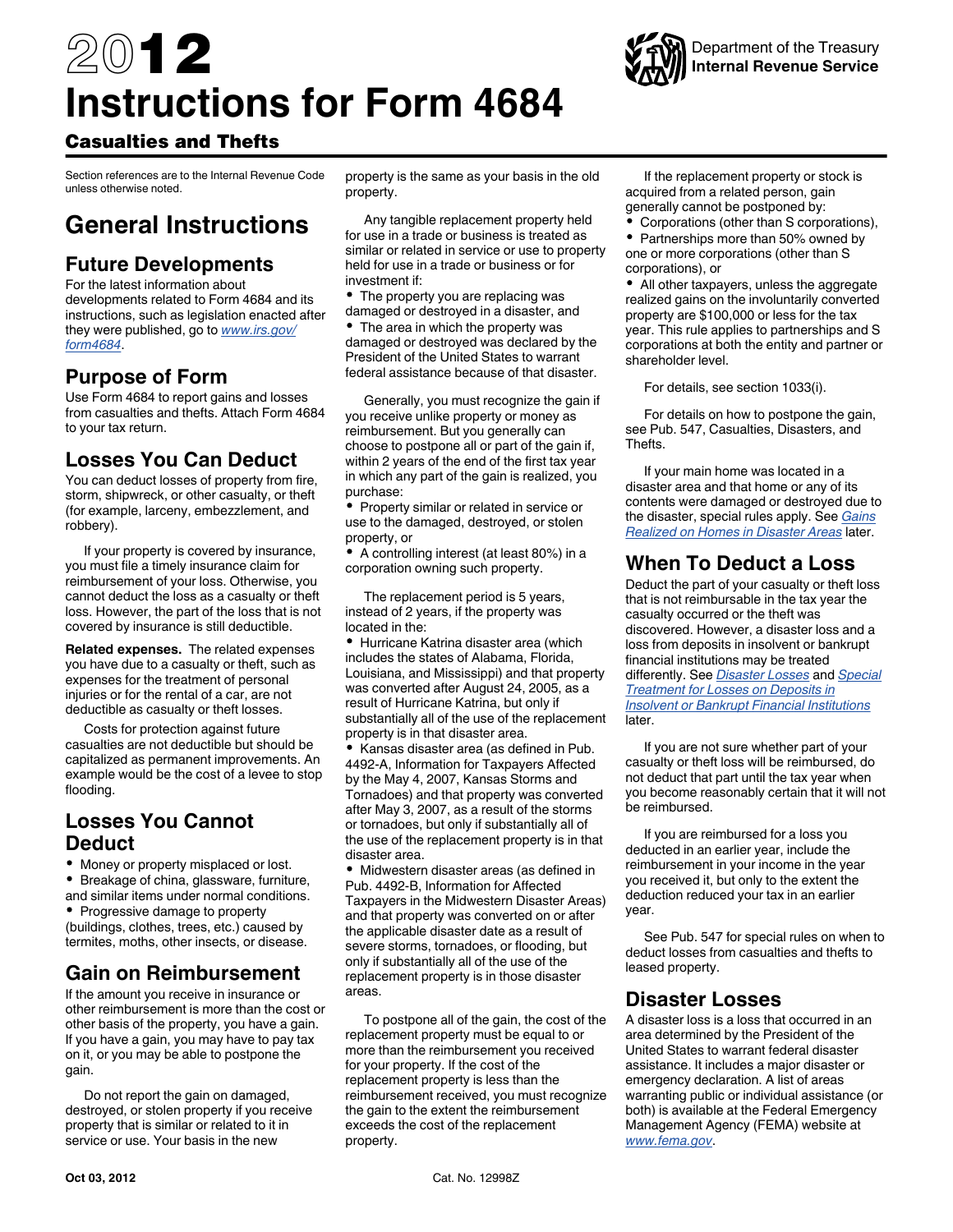<span id="page-1-0"></span>If you have a casualty loss from a disaster that occurred in an area warranting public or individual assistance (or both), you can elect to deduct the loss in the tax year immediately prior to the tax year in which the disaster occurred as long as the loss would otherwise be allowed as a deduction in the tax year it occurred.

This election must be made by filing your return or amended return for the prior year, and claiming your disaster loss on it, by the later of:

• The due date for filing your original return (without extensions) for the tax year in which the disaster actually occurred, or

The due date for filing your original return (including extensions) for the tax year immediately prior to the tax year in which the disaster actually occurred.

You can revoke your election within 90 days after making it by returning to the IRS any refund or credit you received from the election. If you revoke your election before receiving a refund, you must repay the refund within 30 days after receiving it.

On line 1 of the Form 4684 on which you claim the disaster loss (or on an attachment), specify the date(s) of the disaster and the city, town, county or parish, and state in which the damaged or destroyed property was located.

To determine the amount to deduct for a disaster loss, you must take into account as reimbursements any benefits you received or which you have a reasonable possibility of receiving from federal or state programs to restore your property.

**Home made unsafe by disaster.** If your home was located in a disaster area and your state or local government ordered you to tear it down or move it because it was no longer safe to use as a home because of the disaster, the loss in value because it is no longer safe is treated as a disaster loss. The order for you to tear down or move the home must have been issued within 120 days after the area was officially declared a disaster area.

For purposes of figuring the disaster loss, use the value of your home before you moved it or tore it down as its fair market value after the casualty.

## **Gains Realized on Homes in Disaster Areas**

The following rules apply if your main home was located in an area declared by the President of the United States to warrant federal assistance as the result of a disaster, and the home or any of its contents were damaged or destroyed due to the disaster. These rules also apply to renters who receive insurance proceeds for damaged or destroyed property in a rented home that is their main home.

1. No gain is recognized on any insurance proceeds received for unscheduled personal property that was part of the contents of the home.

2. Any other insurance proceeds you receive for the home or its contents are treated as received for a single item of property, and any replacement property you purchase that is similar or related in service or use to the home or its contents is treated as similar or related in service or use to that single item of property. Therefore, you can choose to recognize gain only to the extent the insurance proceeds treated as received for that single item of property exceed the cost of the replacement property.

3. If you choose to postpone any gain from the receipt of insurance or other reimbursement for your main home or any of its contents, the period in which you must purchase replacement property is extended until 4 years after the end of the first tax year in which any part of the gain is realized. However, the 4-year period is extended to 5 years if your main home or any of its contents were located in the:

a. Hurricane Katrina disaster area (which includes the states of Alabama, Florida, Louisiana, and Mississippi) and that property was converted after August 24, 2005, as a result of Hurricane Katrina, but only if substantially all of the use of the replacement property is in that disaster area.

b. Kansas disaster area (as defined in Pub. 4492-A) and that property was converted after May 3, 2007, as a result of the storms or tornadoes, but only if substantially all of the use of the replacement property is in that disaster area.

c. Midwestern disaster areas (as defined in Pub. 4492-B) and that property was converted on or after the applicable disaster date as a result of severe storms, tornadoes, or flooding, but only if substantially all of the use of the replacement property is in those disaster areas.

For details on how to postpone gain, see Pub. 547.

*Example.* Your main home and its contents were completely destroyed in 2012 by a tornado in a federally declared disaster area. In 2012, you received insurance proceeds of \$200,000 for the home, \$25,000 for unscheduled personal property in your home, \$5,000 for jewelry, and \$10,000 for a stamp collection. The jewelry and stamp collection were kept in your home and were scheduled property on your insurance policy. No gain is recognized on the \$25,000 you received for the unscheduled personal property. If you reinvest the remaining proceeds of \$215,000 in a replacement home, any type of replacement contents (whether scheduled or unscheduled), or both, you can elect to postpone any gain on your home, jewelry, or stamp collection. If you reinvest less than \$215,000, any gain is recognized only to the extent \$215,000 exceeds the amount you reinvest in a replacement home, any type of replacement contents (whether scheduled or unscheduled), or both. To postpone gain, you must purchase the replacement property before 2017. Your basis in the replacement

property equals its cost decreased by the amount of any postponed gain.

### **Special Treatment for Losses on Deposits in Insolvent or Bankrupt Financial Institutions**

If you are an individual who incurred a loss from a deposit in a bank, credit union, or other financial institution because of the bankruptcy or insolvency of that institution and you can reasonably estimate your loss, you can elect to deduct the loss as:

A casualty loss to personal use property on Form 4684, or

An ordinary loss (miscellaneous itemized deduction) on Schedule A (Form 1040), Itemized Deductions, line 23, or Form 1040NR, Schedule A, Itemized Deductions, line 9. You cannot elect the ordinary loss deduction if any part of the deposits related to the loss is federally insured. The maximum amount you can claim is \$20,000 (\$10,000 if you are married filing separately). Your deduction is reduced by any expected state insurance proceeds and is subject to the 2%-of-adjusted-gross-income (AGI) limit.

If you elect to deduct the estimated loss as a casualty loss or as an ordinary loss, you cannot claim the same loss as a nonbusiness bad debt. If the estimated loss deducted is less than the actual loss, you can claim the difference as a nonbusiness bad debt for the year in which the final determination of the loss occurs. A nonbusiness bad debt is deducted on Schedule D (Form 1040), Capital Gains and Losses, as a short-term capital loss.

If you are a 1% or more owner or an officer of the financial institution, or are related to any such owner or officer, you cannot deduct the loss as a casualty loss or as an ordinary loss. See Pub. 550, Investment Income and Expenses, for the definition of "related."

If you elect to deduct the loss as a casualty loss or as an ordinary loss and you have more than one account in the same financial institution, you must include all your accounts. Once you make the election, you cannot change it without permission from the IRS. See Notice 89-28, 1989-1 C.B. 667, for more details.

To elect to deduct the loss as a casualty loss, complete Form 4684 as follows: On line 1, enter the name of the financial institution and "Insolvent Financial Institution." Skip lines 2 through 9. Enter the amount of the loss on line 10, and complete the rest of Section A.

If, in a later year, you recover an amount you deducted as a loss, you may have to include in your income the amount recovered for that year. For details, see *Recoveries* in Pub. 525, Taxable and Nontaxable Income.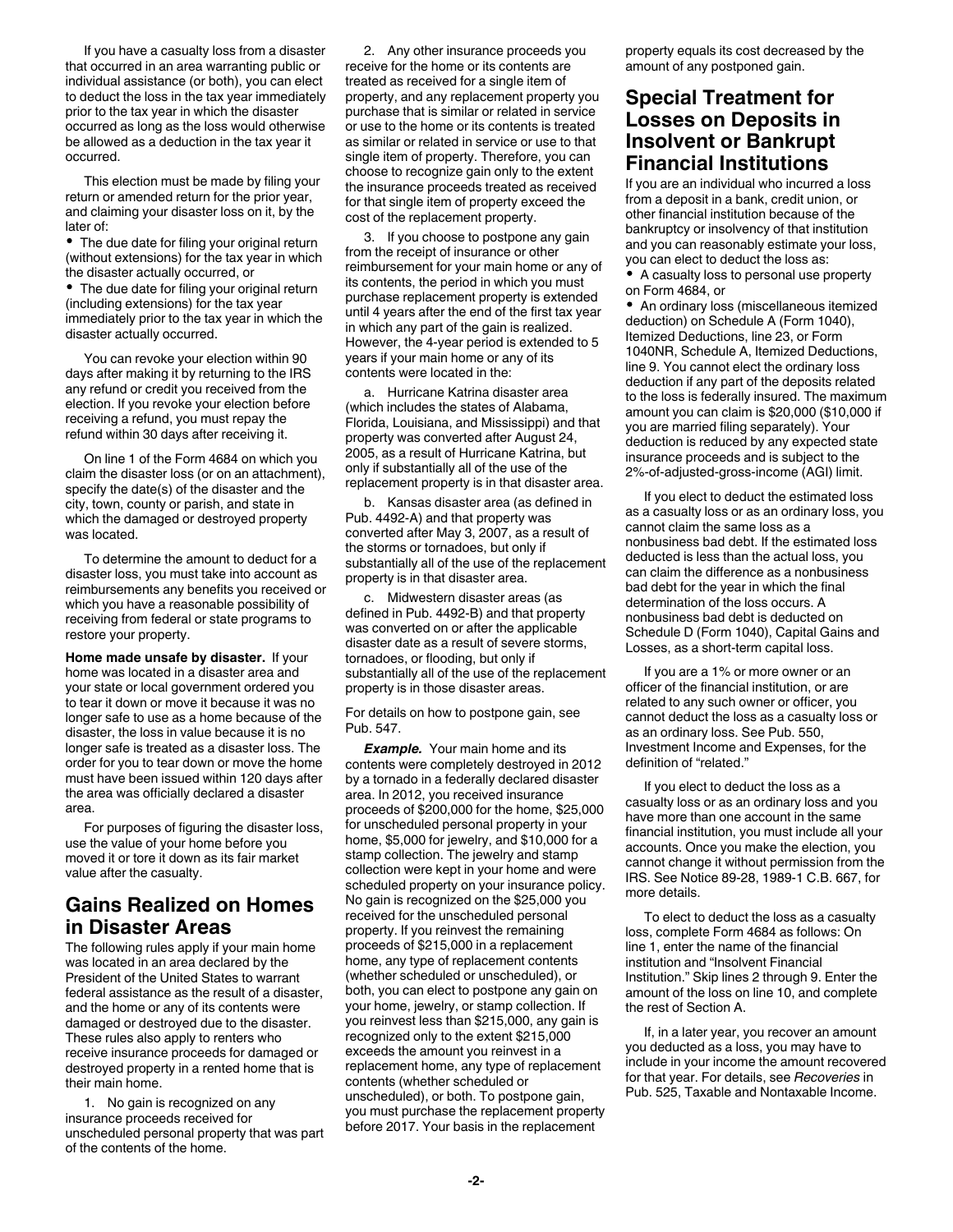## <span id="page-2-0"></span>**Losses From Ponzi-Type Investment Schemes**

The IRS has issued the following guidance to assist taxpayers who are victims of losses from Ponzi-type investment schemes. • Revenue Ruling 2009-9, 2009-14 I.R.B.

735 (available at *[www.irs.gov/irb/](http://www.irs.gov/irb/2009-14_IRB/ar07.html) [2009-14\\_IRB/ar07.html](http://www.irs.gov/irb/2009-14_IRB/ar07.html)*).

 Revenue Procedure 2009-20, 2009-14 I.R.B. 749 (available at *[www.irs.gov/irb/](http://www.irs.gov/irb/2009-14_IRB/ar11.html) [2009-14\\_IRB/ar11.html](http://www.irs.gov/irb/2009-14_IRB/ar11.html)*).

Revenue Procedure 2011-58, 2011-50 I.R.B. 849 (available at *[www.irs.gov/irb/](http://www.irs.gov/irb/2011-50_IRB/ar11.html) [2011-50\\_IRB/ar11.html](http://www.irs.gov/irb/2011-50_IRB/ar11.html)*).

These losses are deductible as theft losses of income-producing property on your tax return for the year the loss was discovered. You figure the deductible loss in Section B of Form 4684. If you qualify to use Revenue Procedure 2009-20 and choose to follow the procedures in the guidance, you also must complete Appendix A of that procedure and write "Revenue Procedure 2009-20" across the top of Form 4684. For more information, see the above revenue ruling and revenue procedure.

## **Damage From Corrosive Drywall**

Under a special procedure, you may be able to claim a casualty loss deduction for amounts you paid to repair damage to your home and household appliances that resulted from corrosive drywall. For details, see Pub. 547.

## **Specific Instructions**

## **Which Sections To Complete**

Use Section A to figure casualty or theft gains and losses for property that is not used in a trade or business or for income-producing purposes.

Casualty or theft losses of personal use property are deductible only to the extent that the amount of the loss from each separate casualty or theft is more than \$100 and the total amount of all losses (as so reduced) during the year is more than 10% of your AGI (Form 1040, line 38, or Form 1040NR, line 37).

Use Section B to figure casualty or theft gains and losses for property that is used in a trade or business or for income-producing purposes.

If property is used partly in a trade or business and partly for personal purposes, such as a personal home with a rental unit, figure the personal part in Section A and the business part in Section B.

#### **Section A—Personal Use Property**

Use a separate column for lines 2 through 9 to show each item lost or damaged from a single casualty or theft described on line 1. If

more than four items were lost or damaged, use additional sheets following the format of lines 1 through 9.

Use a separate Form 4684 through line 12 for each casualty or theft involving property not used in a trade or business or for income-producing purposes.

Do not include any loss previously deducted on an estate tax return.

If you are liable for casualty or theft losses to property you lease from someone else, see Pub. 547.

#### **Line 1**

Describe the type of property (for example, furniture, jewelry, car, etc.).

If you claim a [disaster loss](#page-0-0) (defined earlier), specify the date(s) of the disaster and the city, town, county or parish, and state in which the damaged or destroyed property was located. Include this information on line 1 or on an attached statement.

#### **Line 2**

Cost or other basis usually means original cost plus improvements. Subtract any postponed gain from the sale of a previous main home. Special rules apply to property received as a gift or inheritance. See Pub. 551, Basis of Assets, for details. If you inherited the property from someone who died in 2010 and the executor of the decedent's estate made the election to file Form 8939, Allocation of Increase in Basis for Property Received From a Decedent, refer to the information provided by the executor or see Pub. 4895, Tax Treatment of Property Acquired From a Decedent Dying in 2010.

#### **Line 3**

Enter on this line the amount of insurance or other reimbursement you received or expect to receive for each property. Include your insurance coverage whether or not you are filing a claim for reimbursement. For example, your car worth \$2,000 is totally destroyed in a collision. You are insured with a \$500 deductible, but decide not to report it to your insurance company because you are afraid the insurance company will cancel your policy. In this case, enter \$1,500 on this line.

If you expect to be reimbursed but have not yet received payment, you must still enter the expected reimbursement from the loss. If, in a later tax year, you determine with reasonable certainty that you will not be reimbursed for all or part of the loss, you can deduct for that year the amount of the loss that is not reimbursed.

**Types of reimbursements.** Insurance is the most common way to be reimbursed for a casualty or theft loss, but if:

• Part of a federal disaster loan is forgiven, the part you do not have to pay back is considered a reimbursement.

• The person who leases your property must make repairs or must repay you for any part of a loss, the repayment and the cost of the repairs are considered reimbursements.

A court awards you damages for a casualty or theft loss, the amount you are able to collect, minus lawyers' fees and other necessary expenses, is a reimbursement.

You accept repairs, restoration, or cleanup services provided by relief agencies, it is considered a reimbursement.

A bonding company pays you for a theft loss, the payment is also considered a reimbursement.

**Lump-sum reimbursement.** If you have a casualty or theft loss of several assets at the same time and you receive a lump-sum reimbursement, you must divide the amount you receive among the assets according to the fair market value of each asset at the time of the loss.

#### **Grants, gifts, and other payments.**

Grants and other payments you receive to help you after a casualty are considered reimbursements only if they must be used specifically to repair or replace your property. Such payments will reduce your casualty loss deduction. If there are no conditions on how you have to use the money you receive, it is not a reimbursement.

#### **Use and occupancy insurance.** If

insurance reimburses you for your loss of business income, it does not reduce your casualty or theft loss. The reimbursement is income, and is taxed in the same manner as your business income.

**Main home destroyed.** If you have a gain because your main home was destroyed, you generally can exclude the gain from your income as if you had sold or exchanged your home. You may be able to exclude up to \$250,000 of the gain (up to \$500,000 if married filing jointly). To exclude a gain, you generally must have owned and lived in the property as your main home for at least 2 years during the 5-year period ending on the date it was destroyed. For information on this exclusion, see Pub. 523.

If you exclude the gain and the entire gain is excludable, do not report the casualty on Form 4684. If the gain is more than you can exclude, reduce the insurance or other reimbursement by the amount of the exclusion and enter the result on line 3. Attach a statement showing the full amount of insurance or other reimbursement and the amount of the exclusion. You may be able to postpone reporting the excess gain if you buy replacement property. See *[Gain on](#page-0-0)  [Reimbursement](#page-0-0)* and *[Gains Realized on](#page-1-0)  [Homes in Disaster Areas,](#page-1-0)* earlier.

#### **Line 4**

If you are entitled to an insurance payment or other reimbursement for any part of a casualty or theft loss but you choose not to file a claim for the loss, you cannot realize a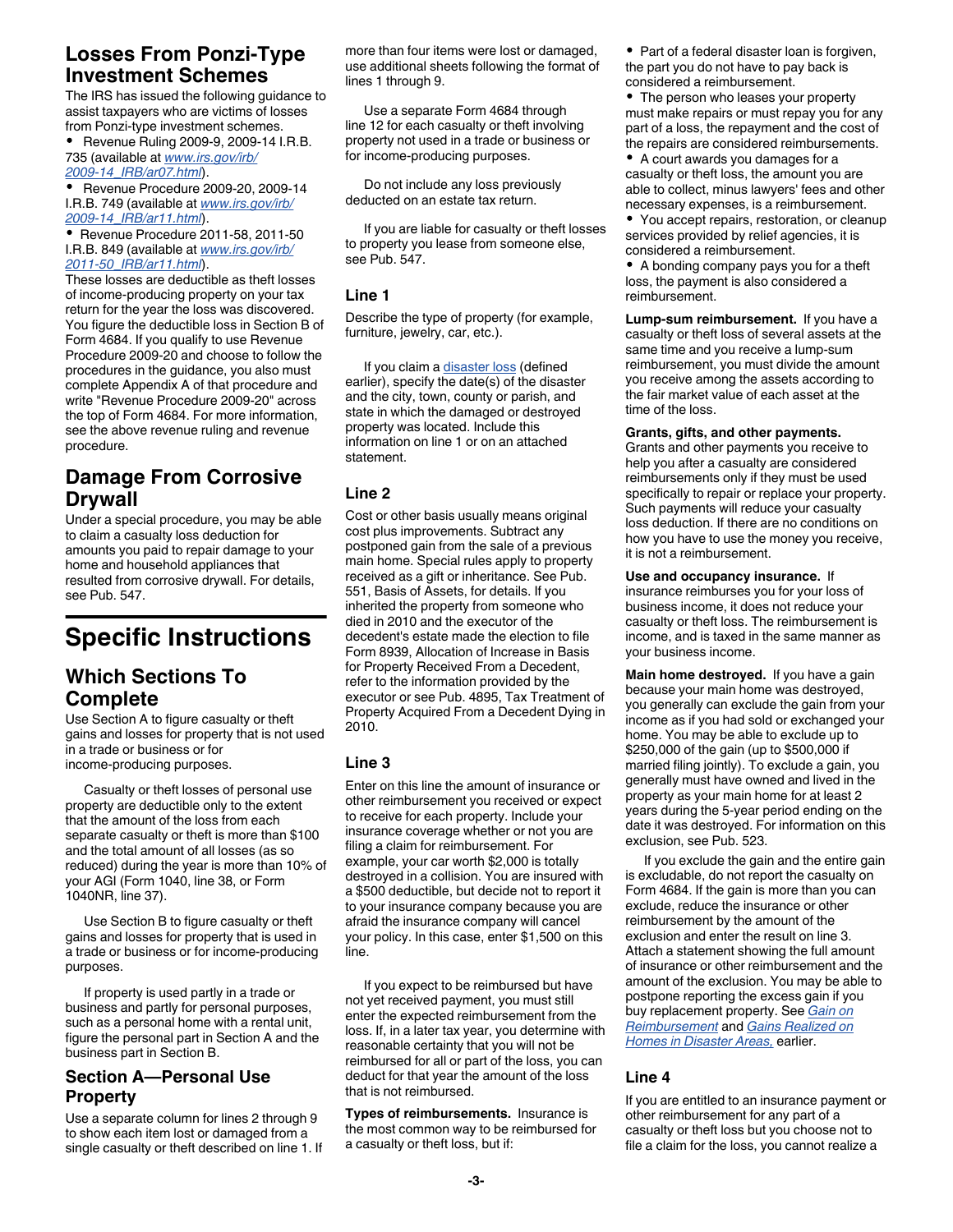gain from that payment or reimbursement. Therefore, figure the gain on line 4 by subtracting your cost or other basis in the property (line 2) only from the amount of reimbursement you actually received. Enter the result on line 4, but do not enter less than zero.

If you filed a claim for reimbursement but did not receive it until after the year of the casualty or theft, include the gain in your income in the year you received the reimbursement.

#### **Lines 5 and 6**

Fair market value (FMV) is the price at which the property would be sold between a willing buyer and a willing seller, each having knowledge of the relevant facts. The difference between the FMV immediately before the casualty or theft and the FMV immediately after represents the decrease in FMV because of the casualty or theft.

The FMV of property after a theft is zero if the property is not recovered.

FMV is generally determined by a competent appraisal. The appraiser's knowledge of sales of comparable property about the same time as the casualty or theft, knowledge of your property before and after the occurrence, and the methods of determining FMV are important elements in proving your loss.

The appraised value of property immediately after the casualty must be adjusted (increased) for the effects of any general market decline that may occur at the same time as the casualty or theft. For example, the value of all nearby property may become depressed because it is in an area where such occurrences are commonplace. This general decline in market value is not part of the property's decrease in FMV as a result of the casualty or theft.

Replacement cost or the cost of repairs is not necessarily FMV. However, you may be able to use the cost of repairs to the damaged property as evidence of loss in value if:

• The repairs are actually made,

The repairs are necessary to restore the property to the condition it was in immediately before the casualty,

- The amount spent for repairs is not excessive,
- The repairs only correct the damage caused by the casualty, and

• The value of the property after the repairs is not, as a result of the repairs, more than the value of the property immediately before the casualty.

To figure a casualty loss to real estate not used in a trade, business, or for income-producing purposes, measure the decrease in value of the property as a whole. All improvements, such as buildings, trees, and shrubs, are considered together as one

item. Figure the loss separately for other items. For example, figure the loss separately for each piece of furniture.

#### **Line 15**

If line 14 is more than line 13:

Combine your short-term gains with your short-term losses and include the net short-term gain or (loss) on Schedule D (Form 1040), line 4. Estates and trusts include this amount on Schedule D (Form 1041), line 2.

Combine your long-term gains with your long-term losses and include the net long-term gain or (loss) on Schedule D (Form 1040), line 11. Estates and trusts include this amount on Schedule D (Form 1041), line 7.

The holding period for long-term gains and losses is more than 1 year. For short-term gains and losses, it is 1 year or less. To figure the holding period, begin counting on the day after you received the property and include the day the casualty or theft occurred.

Generally, if you inherit property, you are considered to have held the property for longer than 1 year, regardless of how long you actually held it. If you inherited property from someone who died in 2010 and the executor made the election to file Form 8939, refer to the information provided by the executor or see Pub. 4895 to determine your holding period.

#### **Line 17**

Estates and trusts figure AGI in the same way as individuals, except that the costs of administration are allowed in figuring AGI.

#### **Section B—Business and Income-Producing Property**

Use a separate column of Part I, lines 20 through 27, to show each item lost or damaged from a single casualty or theft described on line 19. If more than four items were lost or damaged, use additional sheets following the format of Part I, lines 19 through 27.

Use a separate Form 4684, Section B, Part I, for each casualty or theft involving property used in a trade or business or for income-producing purposes. Use one Section B, Part II, to combine all Sections B, Part I.

For details on the treatment of casualties or thefts to business or income-producing property, including rules on the loss of inventory through casualty or theft, see Pub. 547.

If you had a casualty or theft loss involving a home you used for business or rented out, your deductible loss may be limited. First, complete Form 4684, Section B, lines 19 through 26. If the loss involved a home used for a business for which you are filing Schedule C (Form 1040), Profit or Loss From Business, figure your deductible

casualty or theft loss on Form 8829, Expenses for Business Use of Your Home. Enter on Form 4684, line 27, the deductible loss from Form 8829, line 34, and "See Form 8829" above line 27. For a home you rented out or used for a business for which you are not filing Schedule C (Form 1040), see section 280A(c)(5) to figure your deductible loss. Attach a statement showing your computation of the deductible loss, enter that amount on line 27 and "See attached statement" above line 27.

**Note.** A gain or loss from a casualty or theft of property used in a passive activity is not taken into account in determining the loss from a passive activity unless losses similar in cause and severity recur regularly in the activity. See Form 8582, Passive Activity Loss Limitations, and its instructions for details.

#### **Section 179 Property of a Partnership or S Corporation**

Partnerships (other than electing large partnerships) and S corporations that have a casualty or theft involving property for which the section 179 expense deduction was previously claimed and passed through to the partners or shareholders must not use Form 4684 to report the transaction. Instead, see the Instructions for Form 4797 for details on how to report it. Partners and S corporation shareholders who receive a Schedule K-1 reporting such a transaction should see the Instructions for Form 4797 for details on how to figure the amount to enter on Form 4684, line 20.

#### **Line 20**

Cost or adjusted basis usually means original cost plus improvements, minus depreciation allowed or allowable (including any section 179 expense deduction), amortization, depletion, etc. Special rules apply to property received as a gift or inheritance. See Pub. 551 for details. If you inherited the property from someone who died in 2010 and the executor of the decedent's estate made the election to file Form 8939, refer to the information provided by the executor or see Pub. 4895.

#### **Line 21**

See the instructions for [line 3.](#page-2-0)

#### **Line 22**

See the instructions for [line 4.](#page-2-0)

#### **Lines 23 and 24**

See the instructions for lines 5 and 6 for details on determining FMV.

#### **Loss on each item figured separately.**

Unlike a casualty loss to personal use real estate, in which all improvements are considered one item, a casualty loss to business or income-producing property must be figured separately for each item. For